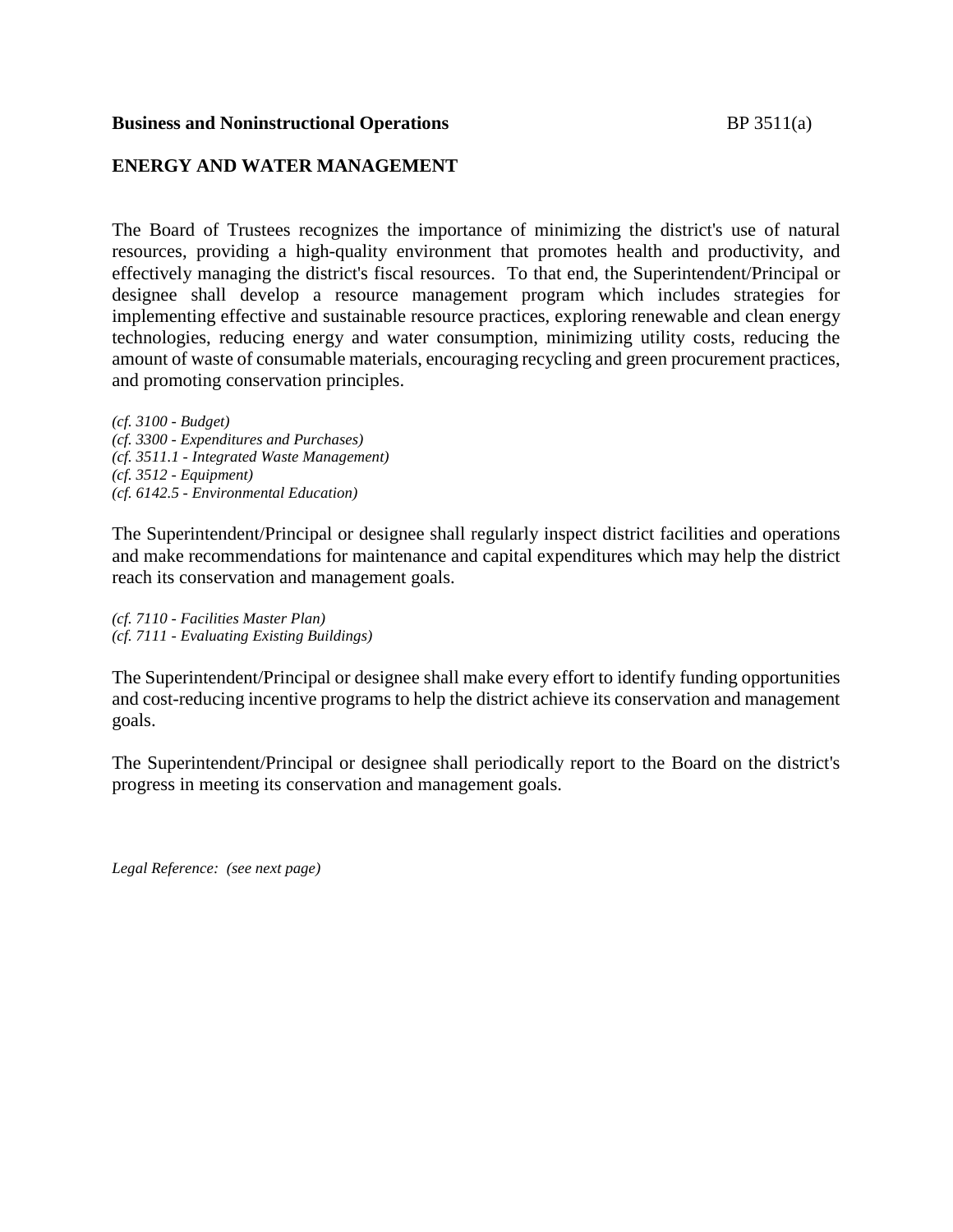#### **ENERGY AND WATER MANAGEMENT** (continued)

*Legal Reference:*

*EDUCATION CODE 41422 School term or session length, failure to comply due to disaster 46392 Emergency conditions; ADA estimate PUBLIC RESOURCES CODE 25410-25421 Energy conservation assistance WATER CODE 13383.5 Storm water discharge monitoring requirements CODE OF REGULATIONS, TITLE 23 2200 Discharge permit fees UNITED STATES CODE, TITLE 33 1342 National pollutant discharge elimination system CODE OF FEDERAL REGULATIONS, TITLE 40 122.1-122.64 National pollutant discharge elimination system*

*Management Resources:*

*CALIFORNIA DEPARTMENT OF EDUCATION MANAGEMENT ADVISORIES 0118.01 California's Energy Challenge 0706.90 Water Conservation Advisory, 90-09 0222.90 Average Daily Attendance Credit During Periods of Emergency 90-01 WEB SITES CSBA: http://www.csba.org Alliance to Save Energy: http://www.ase.org California Department of Education, Facilities: http://www.cde.ca.gov/ls/fa California Energy Commission: http://www.energy.ca.gov California State Water Resources Control Board: http://www.swrcb.ca.gov Department of General Resources, Green California, Sustainable Schools: http://www.green.ca.gov/GreenBuildings/schools*

Policy **CUDDEBACK UNION ELEMENTARY SCHOOL DISTRICT** adopted: December 11, 2019 Carlotta, California **Business and Noninstructional Operations** AR 3511(a)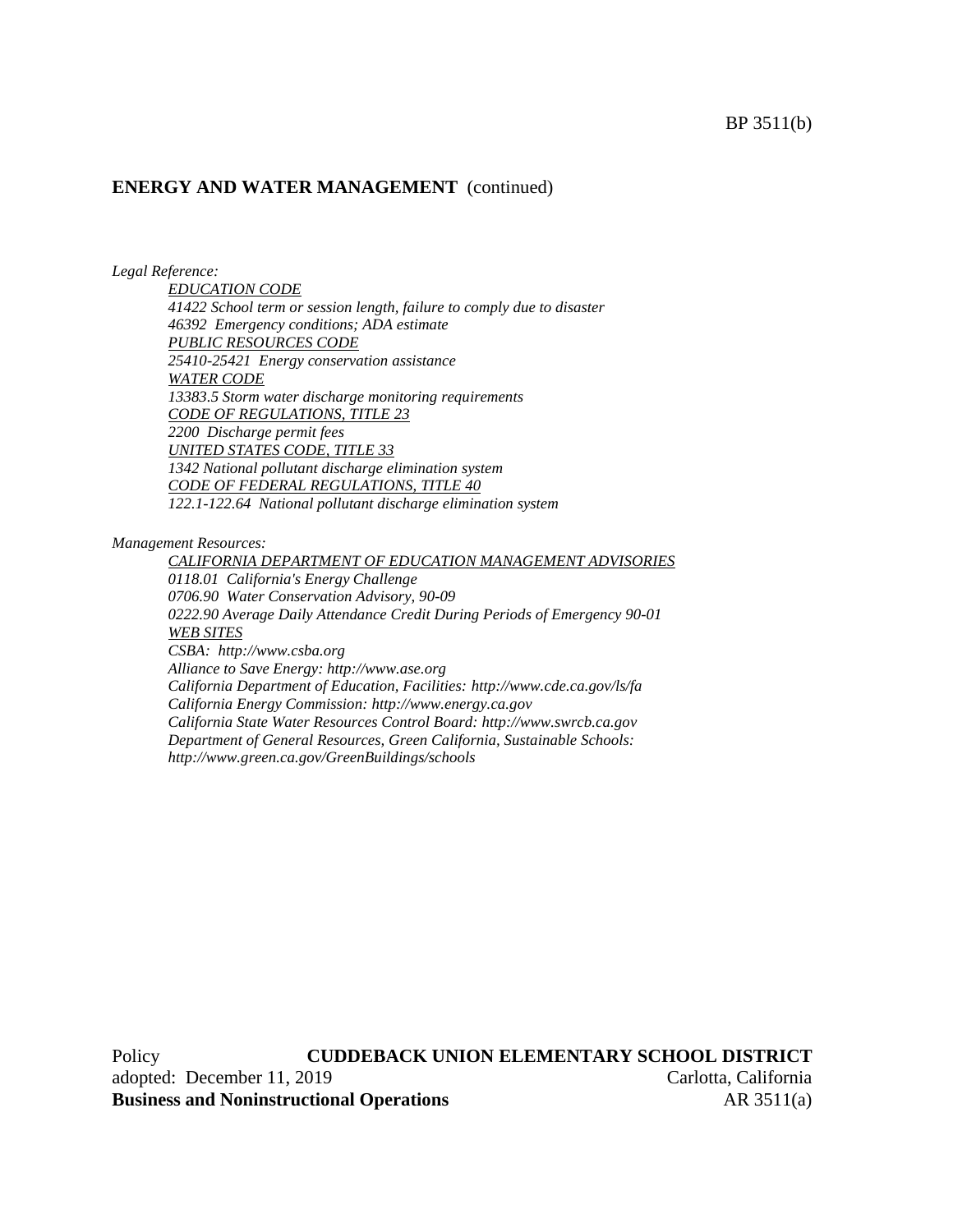# **ENERGY AND WATER MANAGEMENT**

## **Resource Management Program**

In the development of the district's resource management program, the Superintendent/Principal or designee shall analyze and review the lighting; heating, ventilation, and air conditioning systems; water heaters; electrical equipment and appliances; water use and irrigation; and solid waste and recycling systems. The following district operations shall be incorporated into the district's resource management program:

- 1. Educational programs
- 2. Classroom and building management and maintenance
- 3. Food services and equipment maintenance

*(cf. 3551 - Food Service Operations/Cafeteria Fund)*

- 4. Landscaping
- 5. Transportation services and maintenance
- *(cf. 3540 - Transportation)*
- 6. New construction
- *(cf. 7110 - Facilities Master Plan)*
- 7. Administrative operations
- 8. Use of facilities by outside groups

*(cf. 1330 - Use of School Facilities) (cf. 3512 - Equipment) (cf. 7111 - Evaluating Existing Buildings)*

The Superintendent/Principal or designee may solicit input from staff, students, and parents/guardians about the district's program. The Superintendent/Principal or designee shall provide staff and students with training and guidance on best practices to achieve the district's goals, such as a reward program to recognize outstanding accomplishments.

### **Emergency Interruption of Services**

The Superintendent/Principal or designee shall develop a plan to address actions to be taken in the event of power outages or other emergency interruption of utility services, both during and after school operations. The plan shall address procedures to help ensure student and